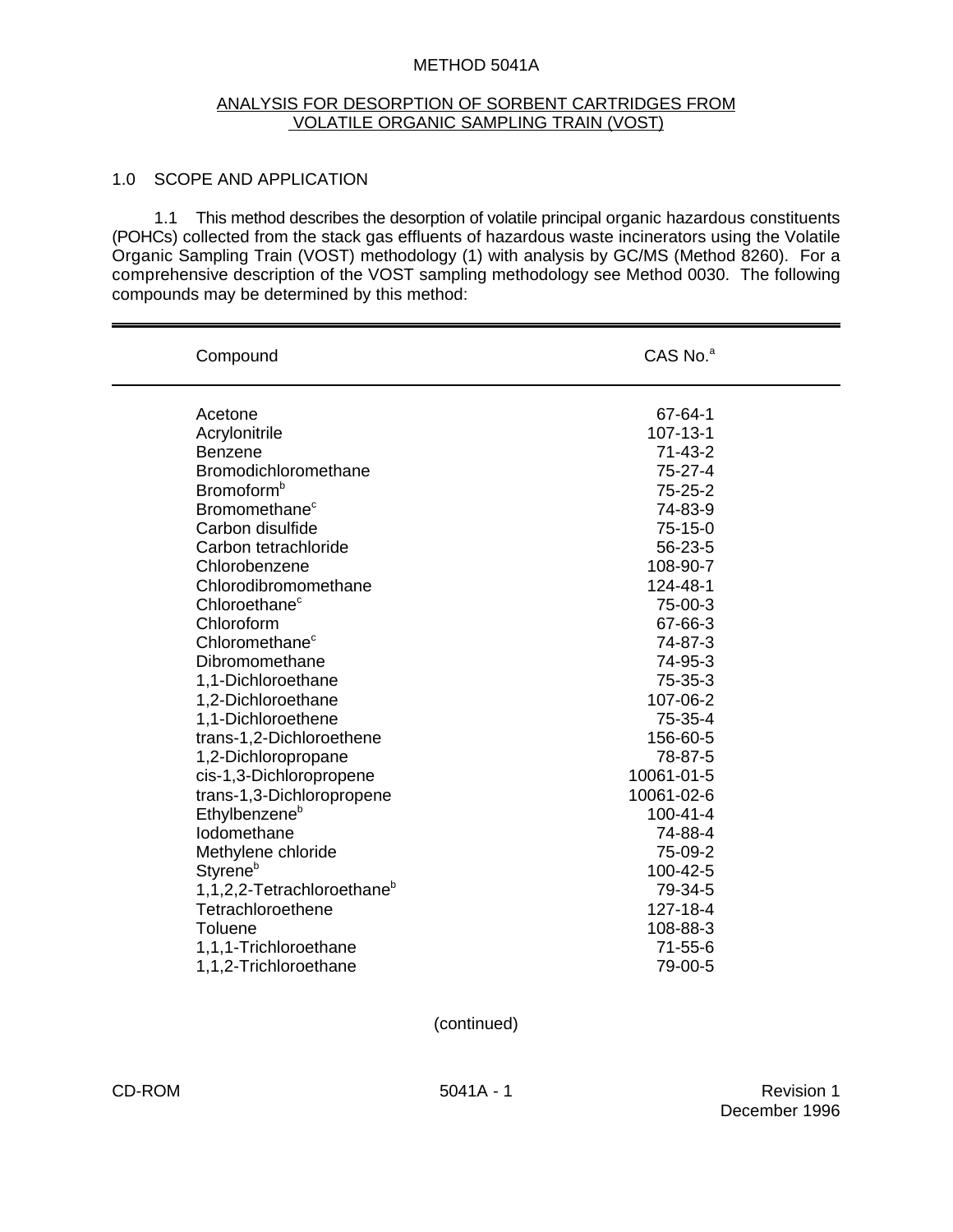| Compound                                                                                                                                | CAS No. <sup>a</sup>                             |
|-----------------------------------------------------------------------------------------------------------------------------------------|--------------------------------------------------|
| Trichloroethene<br>Trichlorofluoromethane<br>1,2,3-Trichloropropane <sup>b</sup><br>Vinyl chloride <sup>c</sup><br>Xylenes <sup>b</sup> | 79-01-6<br>75-69-4<br>$96 - 18 - 4$<br>$75-01-4$ |

- <sup>a</sup> Chemical Abstract Service Registry Number.
- Boiling point of this compound is above 120 $\degree$ C. Method 0030 is not appropriate for b quantitative sampling of this analyte.
- <sup>c</sup> Boiling point of this compound is below  $30^{\circ}$ C. Special precautions must be taken when sampling for this analyte by Method 0030. Refer to Sec. 1.3 for discussion.

1.2 This method is most successfully applied to the analysis of non-polar organic compounds with boiling points between 30 $^{\circ}$ C and 100 $^{\circ}$ C. Data are applied to the calculation of destruction and removal efficiency (DRE), with limitations discussed below.

1.3 This method may be applied to analysis of many compounds which boil above 100 $^{\circ}$ C, but Method 0030 is always inappropriate for collection of compounds with boiling points above 120 $^{\circ}$ C. All target analytes with boiling points greater than 120 $^{\circ}$ C are so noted in the target analyte list presented in Sec. 1.1. Use of Method 0030 for collection of compounds boiling between 100 $^{\circ}$ C and  $120^{\circ}$ C is often possible, and must be decided based on case by case inspection of information such as sampling method collection efficiency, tube desorption efficiency, and analytical method precision and bias. An organic compound with a boiling point below  $30^{\circ}$ C may break through the sorbent under the conditions used for sample collection. Quantitative values obtained for compounds with boiling points below  $30^{\circ}$ C must be qualified, since the value obtained represents a minimum value for the compound if breakthrough has occurred. In certain cases, additional QC measures may have been taken during sampling very low boilers with Method 0030. This information should be considered during the data interpretation stage.

1.4 When Method 5041 is used for survey analyses, values for compounds boiling above  $120^{\circ}$ C may be reported and qualified since the quantity obtained represents a minimum value for the compound. These minimum values should not be used for trial burn DRE calculations or to prove insignificant risk.

1.5 The VOST analytical methodology can be used to quantitate volatile organic compounds that are insoluble or slightly soluble in water. When volatile, water soluble compounds are included in the VOST organic compound analyte list, quantitation limits can be expected to be approximately ten times higher than quantitation limits for water insoluble compounds (if the compounds can be recovered at all) because the purging efficiency from water (and possibly from Tenax-GC®) is poor.

1.6 Overall sensitivity of the method is dependent upon the level of interferences encountered in the sample and the presence of detectable concentrations of volatile POHCs in blanks. The target detection limit of this method is 0.1  $\mu$ g/m<sup>3</sup> (ng/L) of flue gas, to permit calculation of a DRE equal to or greater than 99.99% for volatile POHCs which may be present in the waste stream at 100 ppm. The upper end of the range of applicability of this method is limited by the dynamic range of the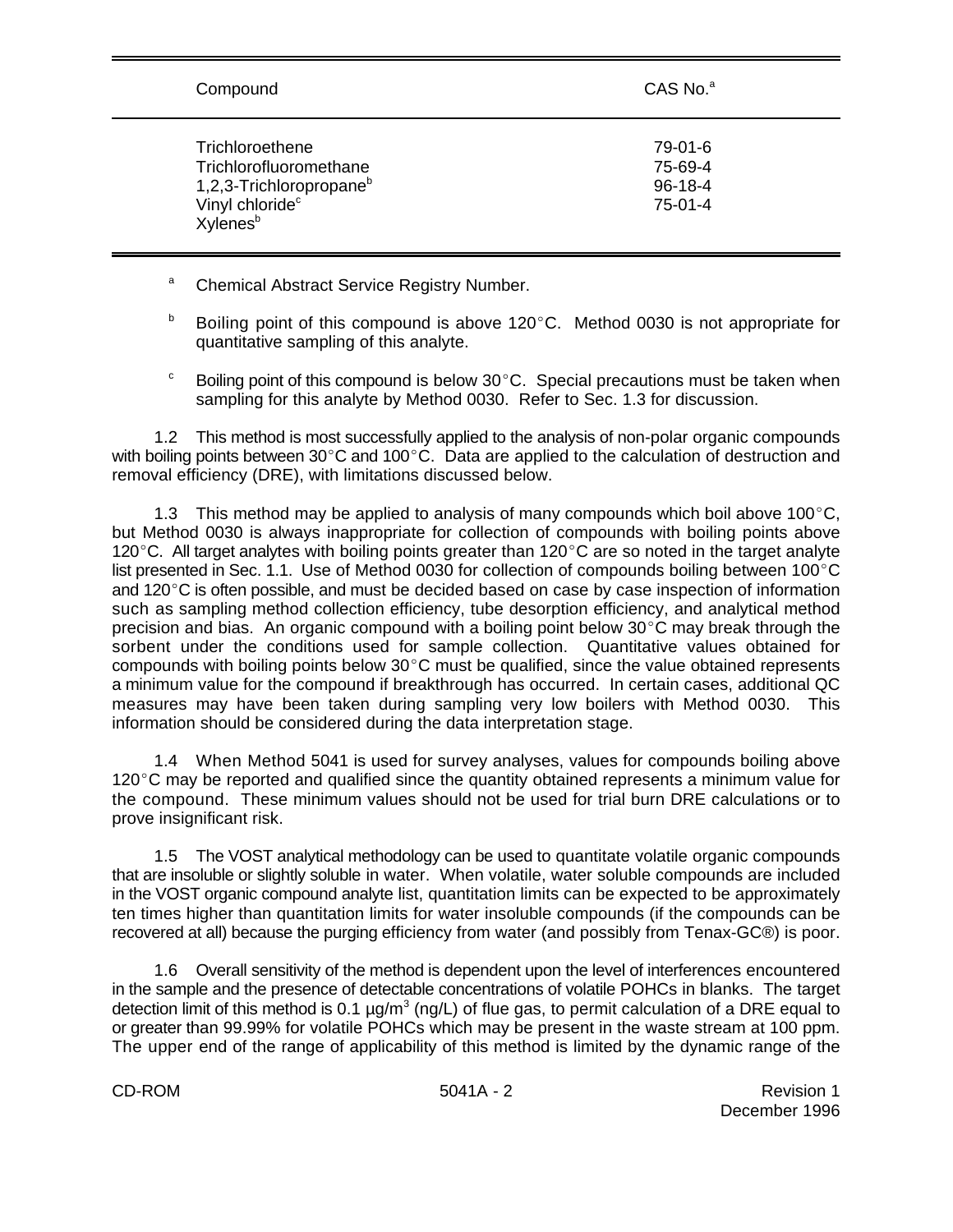analytical instrumentation, the overall loading of organic compounds on the exposed tubes, and breakthrough of the volatile POHCs on the sorbent traps used to collect the sample. Method 8260 presents method detection limits for a range of volatile compounds analyzed by this method interfaced to a GC/MS with wide bore capillary methodology.

1.7 This method is restricted to use by, or under the supervision of, analysts experienced in the use of sorbent media, purge-and-trap systems, and gas chromatograph/mass spectrometers, and skilled in the interpretation of mass spectra and their use as a quantitative tool.

## 2.0 SUMMARY OF METHOD

2.1 The sorbent tubes are thermally desorbed by heating and purging with organic-free helium. The gaseous effluent from the tubes is bubbled through pre-purged organic-free reagent water and trapped on an analytical sorbent trap in a purge-and-trap unit (Figure 2).

2.2 After desorption, the analytical sorbent trap is heated rapidly and the gas flow from the analytical trap is directed to the head of a wide-bore column under subambient conditions.

2.3 The volatile organic compounds desorbed from the analytical trap are determined by Method 8260 (Figure 3).

## 3.0 INTERFERENCES

3.1 Sorbent tubes which are to be analyzed for volatile organic compounds can be contaminated by diffusion of volatile organic compounds (particularly Freon® refrigerants and common organic solvents) through the external container [even through a polytetrafluoroethylene (PTFE)-lined screw cap on a glass container] and the Swagelok® sorbent tube caps during shipment and storage. The sorbent tubes can also be contaminated if organic solvents are present in the analytical laboratory. The use of blanks is essential to assess the extent of any contamination. Field blanks need to be prepared and taken to the field. The end caps of the tubes are removed for the period of time required to exchange two pairs of traps on the VOST sampling apparatus. The tubes are recapped and shipped and handled exactly as the actual field samples are shipped and handled. At least one pair of field blanks is included with each six pairs of sample cartridges collected.

3.2 At least one pair of blank cartridges (one Tenax-GC®, one Tenax-GC®/charcoal) must be included with shipment of cartridges to a hazardous waste incinerator site as trip blanks. These trip blanks are treated like field blanks except that the end caps are not removed during storage at the site. This pair of traps are analyzed to monitor potential contamination which may occur during storage and shipment.

3.3 Analytical system blanks are needed to demonstrate that contamination of the purge-and-trap unit and the gas chromatograph/mass spectrometer has not occurred or that, in the event of analysis of sorbent tubes with very high concentrations of organic compounds, no compound carryover is occurring. Tenax® from the same preparation batch as the Tenax® used for field sampling should be used in the preparation of the method (laboratory) blanks. A sufficient number of cleaned Tenax® tubes from the same batch as the field samples should be reserved in the laboratory for use as blanks.

3.4 Cross contamination can occur whenever low-concentration samples are analyzed after high-concentration samples, or when several high-concentration samples are analyzed sequentially.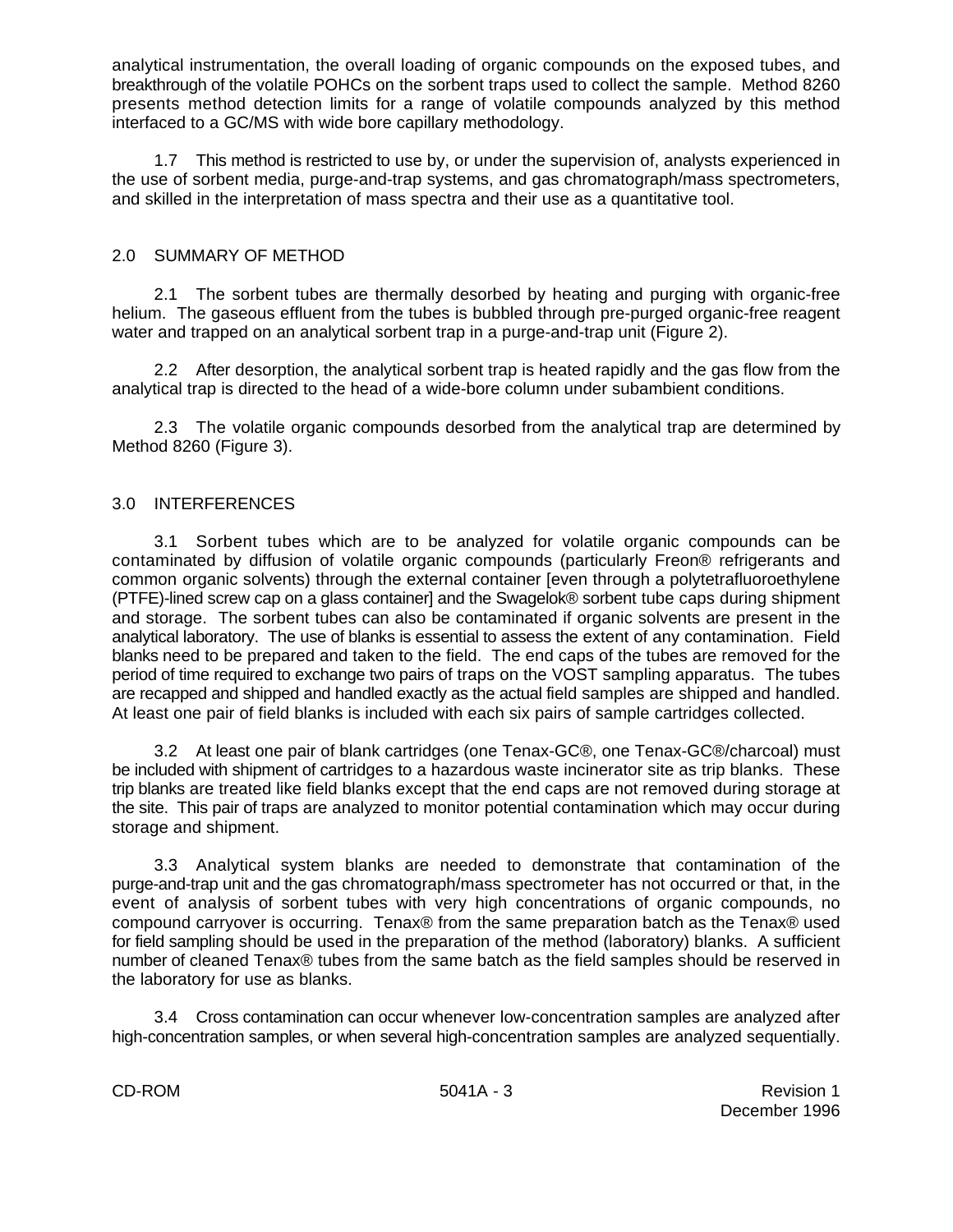When an unusually concentrated sample is analyzed, this analysis should be followed by a method blank to establish that the analytical system is free of contamination. If analysis of a blank demonstrates that the system is contaminated, an additional bake cycle should be used. If the analytical system is still contaminated after additional baking, routine system maintenance should be performed: the analytical trap should be changed and conditioned, routine column maintenance should be performed (or replacement of the column and conditioning of the new column, if necessary), and bakeout of the ion source (or cleaning of the ion source and rods, if required). After system maintenance has been performed, analysis of a blank is needed to demonstrate that the cleanliness of the system is acceptable.

3.5 Impurities in the purge gas and from organic compounds out-gassing in tubing account for the majority of contamination problems. The analytical system must be demonstrated to be free from contamination under the conditions of the analysis by analyzing two sets of clean, blank sorbent tubes with organic-free reagent purge water as system blanks. The analytical system is acceptably clean when these two sets of blank tubes show values for the analytes which are within one standard deviation of the normal system blank. Use of plastic coatings, non-PTFE thread sealants, or flow controllers with rubber components should be avoided.

3.6 VOST tubes are handled in the laboratory to spike standards and to position the tubes within the desorption apparatus. When sorbent media are handled in the laboratory atmosphere, contamination is possible if there are organic solvents in use anywhere in the laboratory. It is therefore necessary to make daily use of system blanks to monitor the cleanliness of the sorbents and the absence of contamination from the analytical system. A single set of system blank tubes shall be exposed to normal laboratory handling procedures and analyzed as a sample. This sample should be within one standard deviation of normal VOST tube blanks to demonstrate lack of contamination of the sorbent media.

3.7 If the emission source has a high concentration of non-target organic compounds (for example, hydrocarbons at concentrations of hundreds of ppm), the presence of these non-target compounds will interfere with the performance of the VOST analytical methodology. If one or more of the compounds of interest saturates the chromatographic and mass spectrometric instrumentation, no quantitative calculations can be made and the tubes which have been sampled under the same conditions will yield no valid data for any of the saturated compounds. In the presence of a very high organic loading, even if the compounds of interest are not saturated, the instrumentation is so saturated that the linear range has been surpassed. When instrument saturation occurs, it is possible that compounds of interest cannot even be identified correctly because a saturated mass spectrometer may mis-assign masses. Even if compounds of interest can be identified, accurate quantitative calculations are impossible at detector saturation. No determination can be made at detector saturation, even if the target compound itself is not saturated. At detector saturation, a negative bias will be encountered in analytical measurements and no accurate calculation can be made for the Destruction and Removal Efficiency if analytical values may be biased negatively.

3.8 The recoveries of the surrogate compounds, which are spiked on the VOST tubes immediately before analysis, should be monitored carefully as an overall indicator of the performance of the methodology. Since the matrix of stack emissions is so variable, only a general guideline for recovery of 50-150% can be used for surrogates. The analyst cannot use the surrogate recoveries as a guide for correction of compound recoveries. The surrogates are valuable only as a general indicator of correct operation of the methodology. If surrogates are not observed or if recovery of one or more of the surrogates is outside the 50-150% range, the VOST methodology is not operating correctly. The cause of the failure in the methodology is not obvious. The matrix of stack emissions contains large amounts of water, may be highly acidic, and may contain large amounts of target and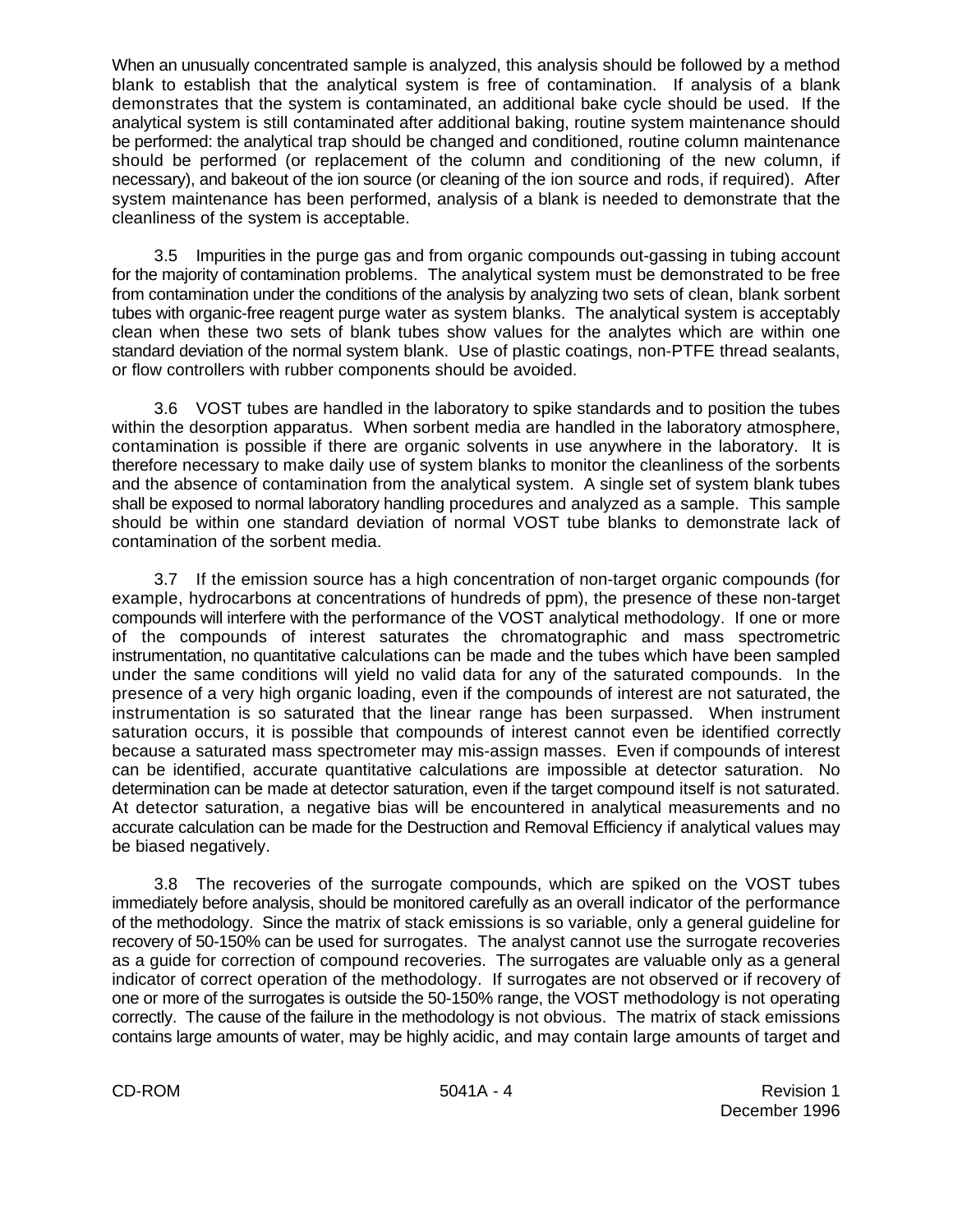non-target organic compounds. Chemical and surface interactions may be occurring on the tubes. If recoveries of surrogate compounds are extremely low or surrogate compounds cannot even be identified in the analytical process, then failure to observe an analyte may or may not imply that the compound of interest has been removed from the emissions with a high degree of efficiency (that is, the DRE for that analyte is high).

## 4.0 APPARATUS AND MATERIALS

- 4.1 Tube desorption apparatus: Acceptable performance of the methodology requires:
	- 1) temperature regulation to ensure that tube temperature during desorption is regulated to  $180^{\circ}$ C ±  $10^{\circ}$ ;
	- 2) good contact between tubes and the heating apparatus to ensure that the sorbent bed is thoroughly and uniformly heated to facilitate desorption of organic compounds; and
	- 3) gas-tight connections to the ends of the tubes to ensure flow of desorption gas through the tubes without leakage during the heating/desorption process. A simple clamshell heater which will hold tubes which are 3/4" in outer diameter will perform acceptably as a desorption apparatus.

4.2 Purge-and-trap device: The purge-and-trap device is described in Method 5030, Sec. 4.0.

4.2.1 The cartridge thermal desorption apparatus is connected to the sample purge vessel by 1/16" PTFE (e.g., Teflon®) tubing (unheated transfer line). The tubing which connects the desorption chamber to the sample purge vessel should be as short as is practical.

4.2.2 The sample purge vessel is required to hold 5 mL of organic-free reagent water, through which the gaseous effluent from the VOST tubes is routed.

4.3 The gas chromatograph/mass spectrometer/data system and recommended GC columns are described in Method 8260, Sec. 4.0.

4.4 Wrenches: 9/16", 1/2", 7/16", and 5/16".

4.5 PTFE (e.g., Teflon®) tubing: 1/16" diameter.

4.6 Syringes: 25 µL syringes (2), 10 µL syringes (2).

4.7 Fittings: 1/4" nuts, 1/8" nuts, 1/16" nuts, 1/4" to 1/8" union, 1/4" to 1/4" union, 1/4" to 1/16" union.

4.8 Adjustable stand to raise the level of the desorption unit, if necessary.

4.9 Volumetric flasks: 5 mL, class A with ground glass stopper.

4.10 Injector port or equivalent, heated to  $180^{\circ}$ C for loading standards onto VOST tubes prior to analysis.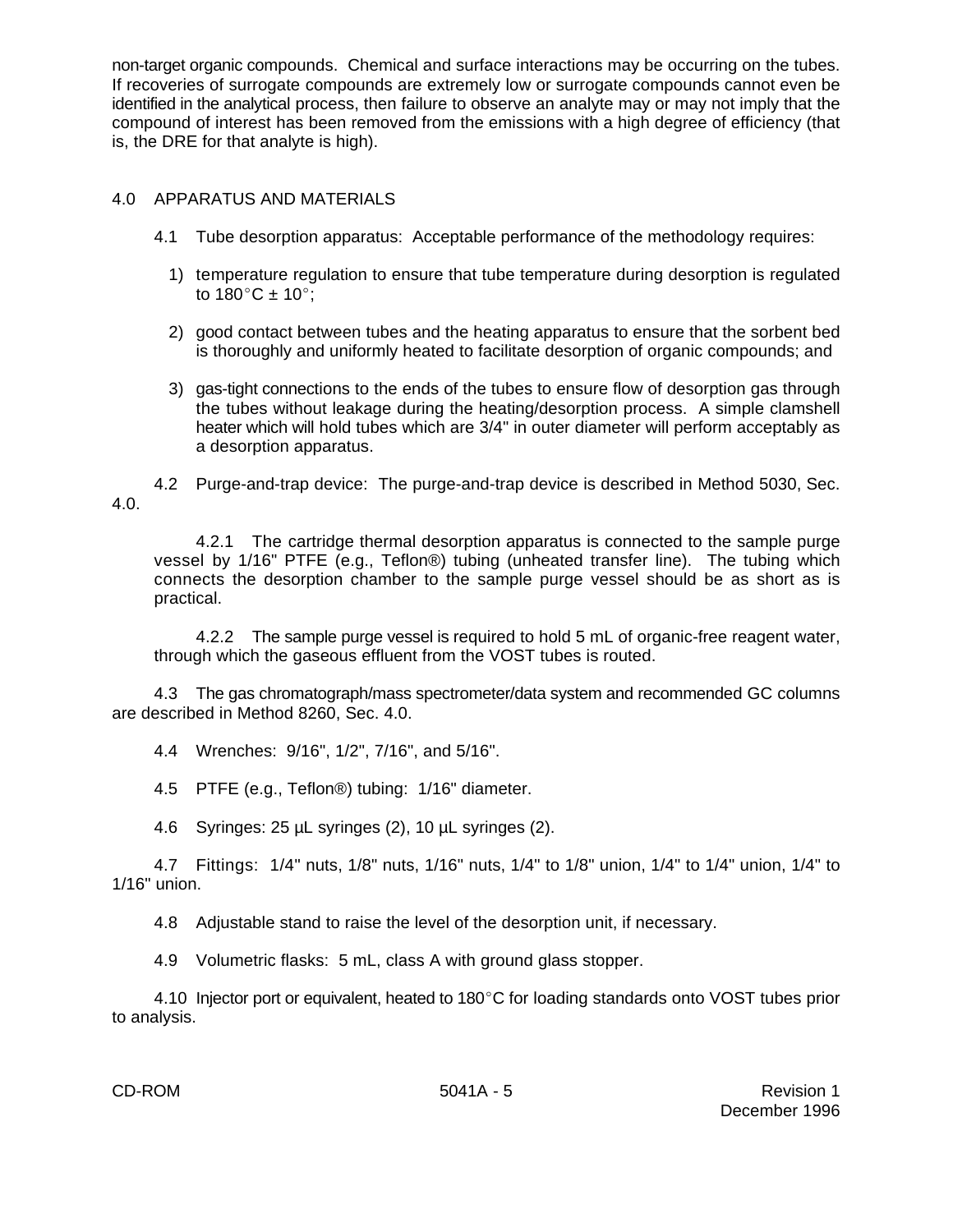4.11 Vials: 2 mL, with PTFE-lined screw caps or crimp tops.

4.12 Syringe: 5 mL, gas-tight with shutoff valve.

## 5.0 REAGENTS

5.1 Reagent grade chemicals shall be used in all tests. Unless otherwise indicated, it is intended that all reagents shall conform to the specifications of the Committee on Analytical Reagents of the American Chemical Society, where such specifications are available. Other grades may be used, provided it is first ascertained that the reagent is of sufficiently high purity to permit its use without lessening the accuracy of the determination.

5.2 Organic-free reagent water - All references to water in this method refer to organic-free reagent water, as defined in Chapter One.

NOTE: It is advisable to maintain the stock of organic-free reagent water generated for use in the purge-and-trap apparatus with a continuous stream of inert gas bubbled through the water. Continuous bubbling of the inert gas maintains a positive pressure of inert gas above the water as a safeguard against contamination.

5.3 Methanol, CH<sub>3</sub>OH. Pesticide quality or equivalent. To avoid contamination with other laboratory solvents, it is advisable to maintain a separate stock of methanol for the preparation of standards for VOST analysis and to regulate the use of this methanol very carefully.

5.4 Surrogate standards: The recommended surrogates are listed in Method 8260, Sec. 5.0. A stock surrogate compound solution in high purity methanol should be prepared as described in Sec. 5.0, Method 8260, and a surrogate standard spiking solution should be prepared from the stock at a concentration of 250 µg/10 mL in high purity methanol. Each pair of VOST tubes (or each individual VOST tube, if the tubes are analyzed separately) must be spiked with 10 µL of the surrogate spiking solution prior to GC/MS analysis.

5.5 Internal standards: The recommended internal standards for GC/MS analysis are listed in Method 8260, Sec. 5.0. Prepare internal standard stock and secondary dilution standards in high purity methanol using the procedures described in Sec. 5.0 of Method 8260. The secondary dilution standard should be prepared at a concentration of 25 mg/L of each of the internal standard compounds. Addition of 10 µL of this internal standard solution to each pair of VOST tubes (or to each VOST tube, if the tubes are analyzed individually) is the equivalent of 250 ng total.

5.6 Great care must be taken to maintain the integrity of all standard solutions. All standards of volatile compounds in methanol should be stored at -10 $^{\circ}$ C to -20 $^{\circ}$ C in amber bottles with PTFElined screw caps or crimp tops. In addition, careful attention must be paid to the use of syringes designated for a specific purpose or for use with only a single standard solution since cross contamination of volatile organic standards can occur very readily.

## 6.0 SAMPLE COLLECTION, PRESERVATION, AND HANDLING

6.1 See Method 0030 or Method 0031 for VOST Sampling Methodology.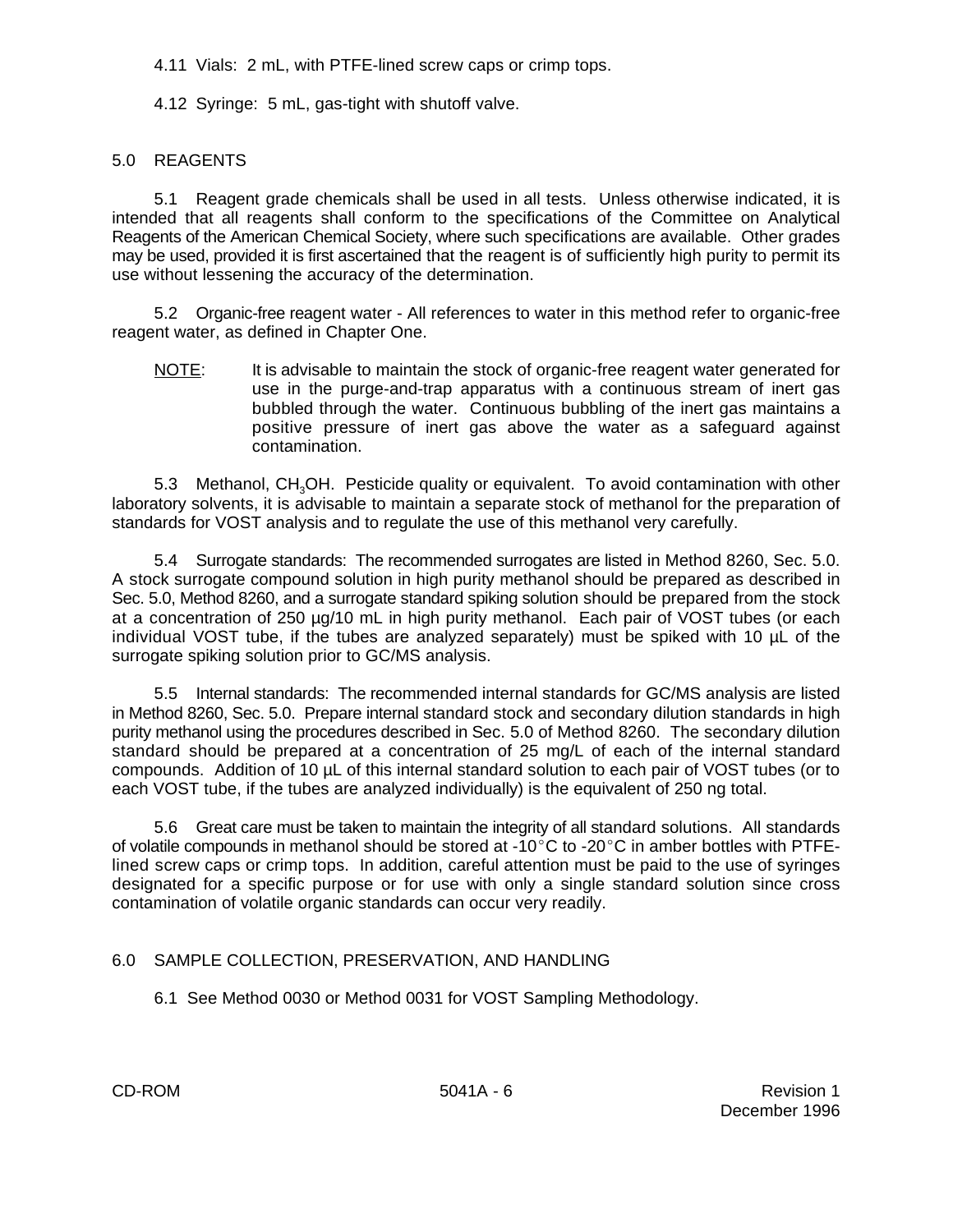6.2 VOST samples are collected on paired cartridges. The first of the pair of sorbent cartridges is packed with approximately 1.6 g of Tenax-GC® resin. The second cartridge of the pair is packed with Tenax-GC® and petroleum based charcoal (3:1 by volume; approximately 1 g of each). In sampling, the emissions gas stream passes through the Tenax-GC® layer first and then through the charcoal layer. The Tenax-GC® is cleaned and reused; charcoal is not reused when tubes are prepared. Sorbent is cleaned and the tubes are packed. The tubes are desorbed and subjected to a blank check prior to being sent to the field. When the tubes are used for sampling (see Figure 5 for a schematic diagram of the VOST), cooling water is circulated to the condensers and the temperature of the cooling water is maintained near  $0^{\circ}$ C. The end caps of the sorbent cartridges are placed in a clean, screw capped glass container during sample collection.

6.3 After the apparatus is leak checked, sample collection is accomplished by opening the valve to the first condenser, turning on the pump, and sampling at a rate of 1 L/min for 20 minutes. The volume of sample for any pair of traps should not exceed 20 liters. An alternative set of conditions for sample collection requires sampling at a reduced flow rate, where the overall volume of sample collected is 5 liters at a rate of 0.25 L/min for 20 minutes. The 20 minute period is necessary for collecting an integrated sample.

6.4 Following collection of 20 Liters of sample, the train is leak checked a second time at the highest pressure drop encountered during the run to minimize the chance of vacuum desorption of organics from the Tenax®.

6.5 The train is returned to atmospheric pressure and the two sorbent cartridges are removed. The end caps are replaced and the cartridges are placed in a suitable environment for storage and transport until analysis. The sample is considered invalid if the leak test does not meet specifications.

6.6 A new pair of cartridges is placed in the VOST, the VOST is leak checked, and the sample collection process is repeated until all pairs of traps have been exposed.

6.7 All sample cartridges are kept in coolers on cold packs after exposure and during shipment. Upon receipt at the laboratory, the cartridges are stored in a refrigerator at  $4^{\circ}$ C until analysis. The maximum storage time between sampling and analysis is 14 days.

## 7.0 PROCEDURE

7.1 Recommended operating conditions for cartridge desorber and purge-and-trap unit, are:

| <b>Cartridge Desorption Oven</b>       |                   |
|----------------------------------------|-------------------|
| <b>Desorb Temperature</b>              | $180^{\circ}$ C   |
| Desorb Time                            | 11 minutes        |
| <b>Desorption Gas Flow</b>             | 40 mL/min         |
| <b>Desorption/Carrier Gas</b>          | Helium, Grade 5.0 |
| <b>Purge-and-Trap Concentrator</b>     |                   |
| <b>Analytical Trap Desorption Flow</b> | 2.5 mL/min helium |
| <b>Purge Temperature</b>               | Ambient           |
| Purge Time                             | 11 minutes        |
| Analytical Trap Desorb Temp.           | $180^{\circ}$ C   |
| <b>Analytical Trap Desorb Time</b>     | 5 minutes         |
|                                        |                   |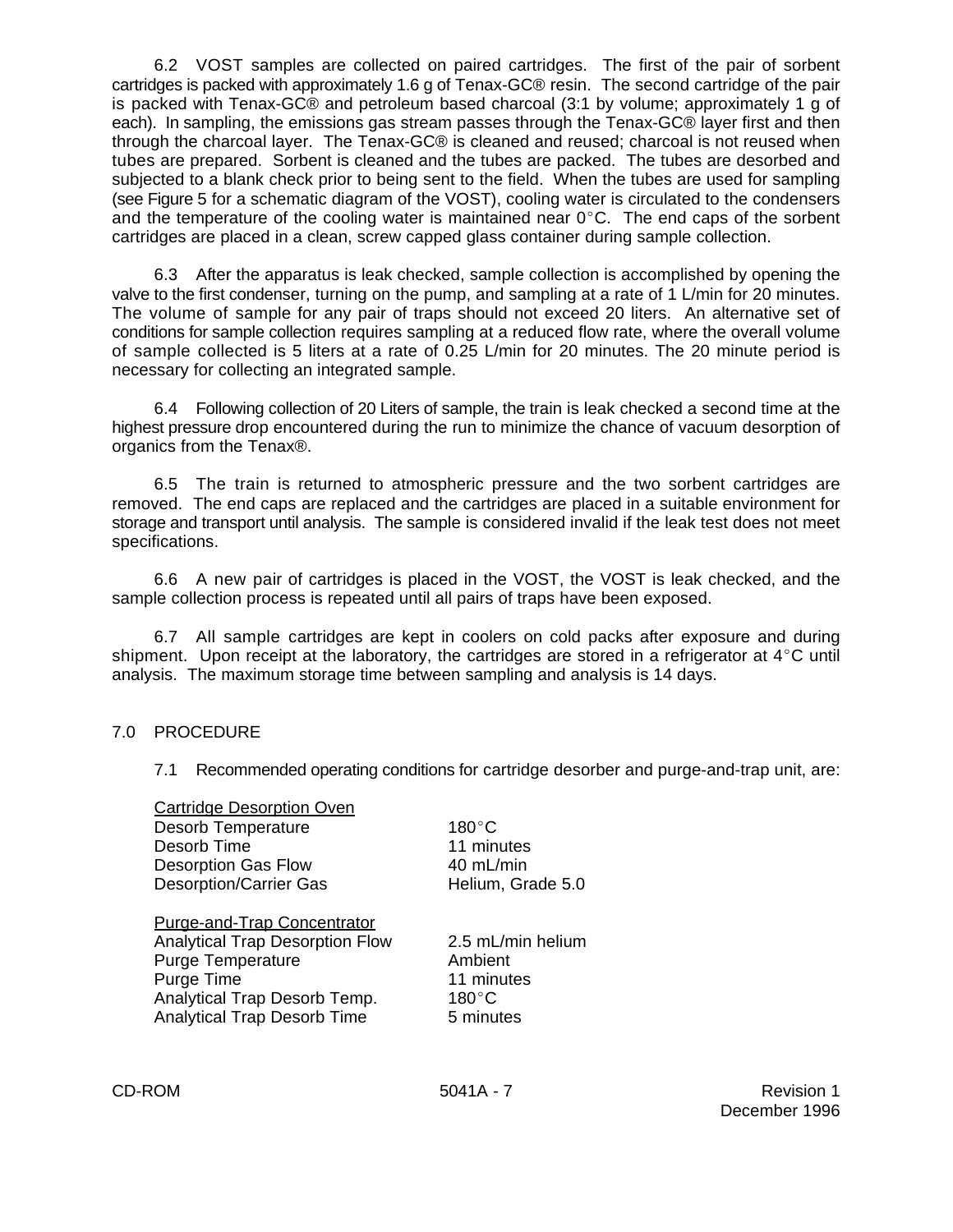| <b>Gas Chromatograph</b>         |                                                         |
|----------------------------------|---------------------------------------------------------|
| Column                           | 30 m x 0.53 mm ID, coated with DB-624 (J&W Scientific), |
|                                  | 3 um film thickness, or equivalent.                     |
| <b>Carrier Gas Flow</b>          | 15 $mL/min$                                             |
| <b>Makeup Gas Flow</b>           | 15 $mL/min$                                             |
| Injector Temperature             | $200^{\circ}$ C                                         |
| <b>Transfer Oven Temperature</b> | $240^{\circ}$ C                                         |
| Initial Temperature              | $5^{\circ}$ C                                           |
| Initial Hold Time                | 2 minutes                                               |
| Program Rate                     | $6^{\circ}$ C/min                                       |
| <b>Final Temperature</b>         | $240^{\circ}$ C                                         |
| <b>Final Hold Time</b>           | 1 minute or until elution ceases                        |
| <b>Mass Spectrometer</b>         |                                                         |
| <b>Manifold Temperature</b>      | $105^{\circ}$ C                                         |
| Scan Rate                        | 1 sec/cycle                                             |
| Mass Range                       | 35-260 amu                                              |
| <b>Electron Energy</b>           | 70 eV (nominal)                                         |
| Source Temperature               | According to manufacturer's specifications              |
|                                  |                                                         |

- 7.2 Each GC/MS system must be hardware tuned to meet the BFB criteria in Method 8260.
- 7.3 Assemble and operate a purge-and-trap device as per Method 5030.
- 7.4 Connect the purge-and-trap device to a gas chromatograph.
- 7.5 Assemble a VOST tube desorption apparatus which meets the requirements of Sec. 4.1.
- 7.6 Connect the VOST tube desorption apparatus to the purge-and-trap unit.

7.7 Spiking standards onto VOST tubes: For this procedure, the system will be calibrated using the internal standard procedure. Internal standards, surrogates, and calibration standards in methanolic solution will be spiked onto cleaned VOST tubes for proper calibration of the system. These standards are spiked onto VOST tubes using the flash evaporation technique. To perform flash evaporation, the injector of a gas chromatograph or an equivalent piece of equipment is required.

7.7.1 Prepare a syringe with the appropriate volume of methanolic standard solution (either surrogates, internal standards, or calibration compounds).

7.7.2 With the injector port heated to 180 $^{\circ}$ C, and with an inert gas flow of 10 mL/min through the injector port, connect the paired VOST tubes (connected as in Figure 1, with gas flow in the same direction as the sampling gas flow) to the injector port; tighten with a wrench so that there is no leakage of gas. If separate tubes are being analyzed, an individual Tenax® or Tenax®/charcoal tube is connected to the injector.

7.7.3 After directing the gas flow through the VOST tubes, slowly inject the first standard solution over a period of 25 seconds. Wait for 5 seconds before withdrawing the syringe from the injector port.

7.7.4 Inject a second standard (if required) over a period of 25 seconds and wait for 5 seconds before withdrawing the syringe from the injector port.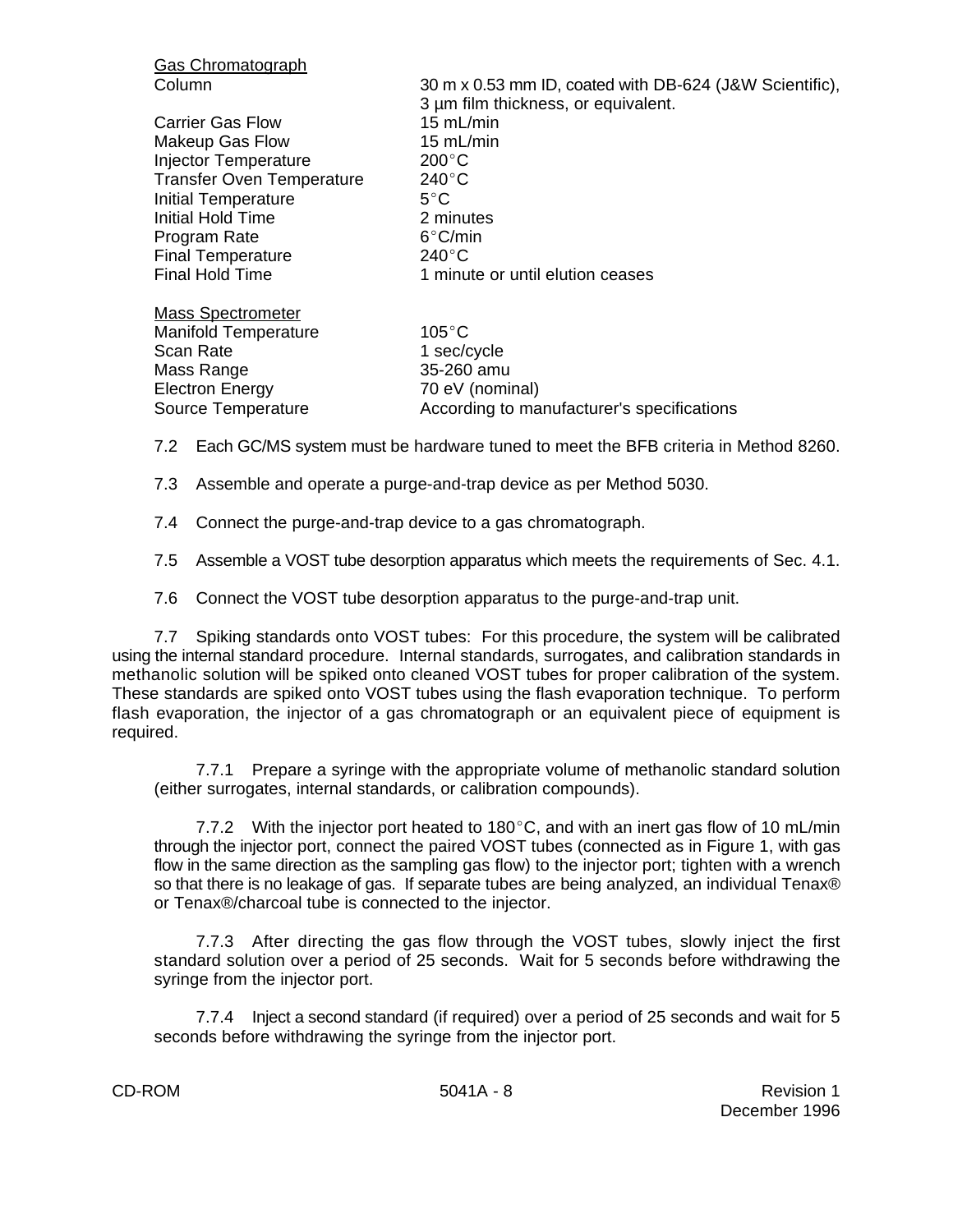7.7.5 Repeat the sequence above, as required, until all of the necessary compounds are spiked onto the VOST tubes.

7.7.6 Wait for 30 seconds, with gas flow, after the last spike before disconnecting the tubes. The total time the tubes are connected to the injector port with gas flow should not exceed 2.5 minutes. Total gas flow through the tubes during the spiking process should not exceed 25 mL to prevent break-through of adsorbed compounds during the spiking process. To allow more time for connecting and disconnecting tubes, an on/off valve may be installed in the gas line to the injector port so that gas is not flowing through the tubes during the connection/disconnection process.

7.8 Prepare the purge-and-trap unit with 5 mL of organic-free reagent water in the purge vessel.

7.9 Connect the paired VOST tubes to the gas lines in the tube desorption unit. The tubes must be connected so that the gas flow during desorption will be opposite to the flow of gas during sampling: i.e., the tube desorption gas passes through the charcoal portion of the tube first. An on/off valve may be installed in the gas line leading to the tube desorption unit in order to prevent flow of gas through the tubes during the connection process.

7.10 Initiate tube desorption/purge and heating of the VOST tubes in the desorption apparatus.

7.11 Cool the oven of the gas chromatograph to subambient temperature with liquid nitrogen.

7.12 Prepare the GC/MS system for data acquisition as per Method 8260.

7.13 At the conclusion of the tube/water purge time, attach the analytical trap to the gas chromatograph, adjust the purge-and-trap device to the desorb mode, and initiate the gas chromatographic program and the GC/MS data acquisition. Perform the remainder of the purge and trap process as described in Method 5030, Sec. 7.

7.14 Initial calibration for the analysis of VOST tubes: It is essential that calibration be performed in the mode in which analysis will be performed. If tubes are being analyzed as pairs, calibration standards should be prepared on paired tubes. If tubes are being analyzed individually, a calibration should be performed on individual Tenax® only tubes and Tenax®/charcoal tubes.

7.14.1 Prepare the calibration standards by spiking VOST tubes using the procedure described in Sec. 7.7. Spike each pair of VOST tubes (or each of the individual tubes) immediately before analysis. Perform the calibration analyses in order from low concentration to high to minimize the compound carryover. Add 5.0 mL of organic-free reagent water to the purging vessel. Initiate tube desorb/purge according to the procedure.

7.14.2 Continue the initial calibration process as described in Method 8260, Sec. 7.0. The same criteria for SPCC, CCC and linearity must be met.

## 7.15 GC/MS Calibration Verification

7.15.1 Prior to the analysis of samples, purge 5-50 ng of the 4-bromofluorobenzene standard. The resultant mass spectrum for BFB must meet all of the criteria given in Method 8260 before sample analysis begins. These criteria must be demonstrated every twelve hours of operation.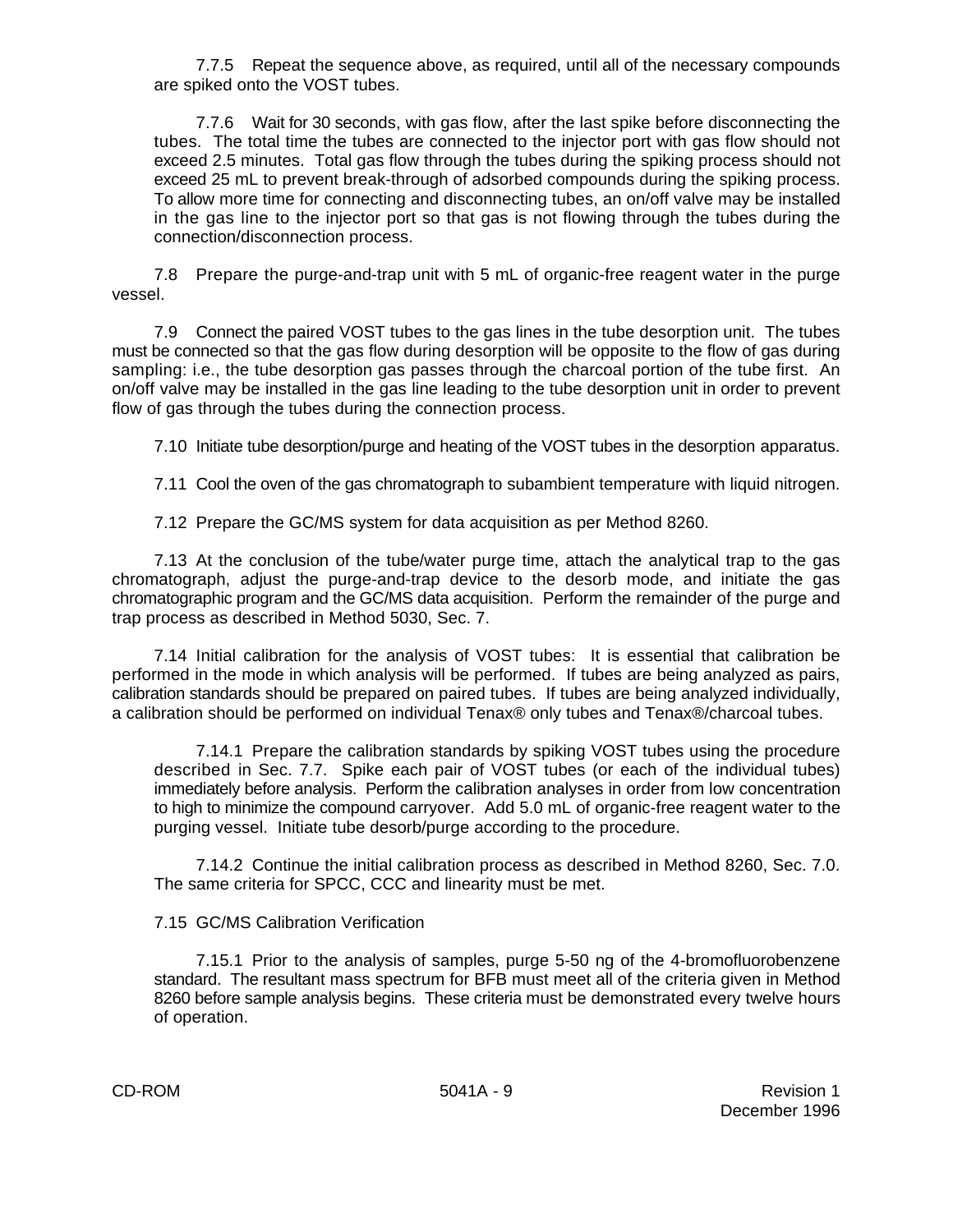7.15.2 Perform calibration verification as per Method 8260, Sec. 7.0. The same criteria for SPCC, linearity and internal standard response check must be met. See the next section for special guidance on the CCCs.

7.15.3 If the percent difference for any compound is greater than 20, the laboratory should consider this a warning limit. Benzene, toluene, and styrene will have problems with response factors if Tenax® decomposition occurs (either as a result of sampling exposure or temperature degradation), since these compounds are decomposition products of Tenax®. If the percent difference for each CCC is less than 25%, the initial calibration is assumed to be valid. If the criterion of percent difference less than 25% is not met for any one CCC, corrective action MUST be taken. If a source of the problem cannot be determined after corrective action is taken, a new five-point calibration curve MUST be generated. The criteria for the CCCs MUST be met before quantitative analysis can begin.

7.15.4 Internal standard responses and retention times in the calibration verification standard must be evaluated immediately after or during data acquisition. A factor which may influence the retention times of the internal standards on sample tubes is the level of overall organic compound loading on the VOST tubes. If the VOST tubes are very highly loaded with either a single compound or with multiple compounds, retention times for standards and compounds of interest will be affected. If the area for the primary ion of any of the internal standards changes by a factor of two (-50% to +100%) from the last calibration verification standard, the gas chromatograph and mass spectrometer should be inspected for malfunctions and corrections must be made, as appropriate. If the level of organic loading of samples is high, areas for the primary ions of both compounds of interest and standards will be adversely affected. Calibration verification standards should not be subject to variation, since the concentrations of organic compounds on these samples are set to be within the linear range of the instrumentation. If instrument malfunction has occurred, analyses of samples performed under conditions of malfunction may be invalidated.

#### 7.16 GC/MS Analysis of Samples

7.16.1 Set up the cartridge desorption unit, purge-and-trap unit (Method 5030), and GC/MS (Method 8260) as described above or as described in the indicated methods.

7.16.2 BFB tuning criteria and GC/MS calibration verification criteria in Method 8260 must be met before analyzing samples. (See Sec. 7.15)

7.16.3 Adjust the helium purge gas flow rate (through the cartridges and purge vessel) to approximately 40 mL/min. Optimize the flow rate to provide the best response for chloromethane and bromoform, if these compounds are analytes. A flow rate which is too high reduces the recovery of chloromethane, and an insufficient gas flow rate reduces the recovery of bromoform.

7.16.4 The first analysis performed after the tuning check and the calibration or calibration verification should be a method blank. The method blank consists of clean VOST tubes (both Tenax® and Tenax®/charcoal) which are spiked with surrogate compounds and internal standards according to the procedure described in Sec. 7.7. The tubes which are used for the method blanks should be from the same batch of sorbent as the sorbent used for the field samples. After the tubes are cleaned and prepared for shipment to the field, sufficient pairs of tubes should be retained from the same batch in the laboratory to provide method blanks during the analysis.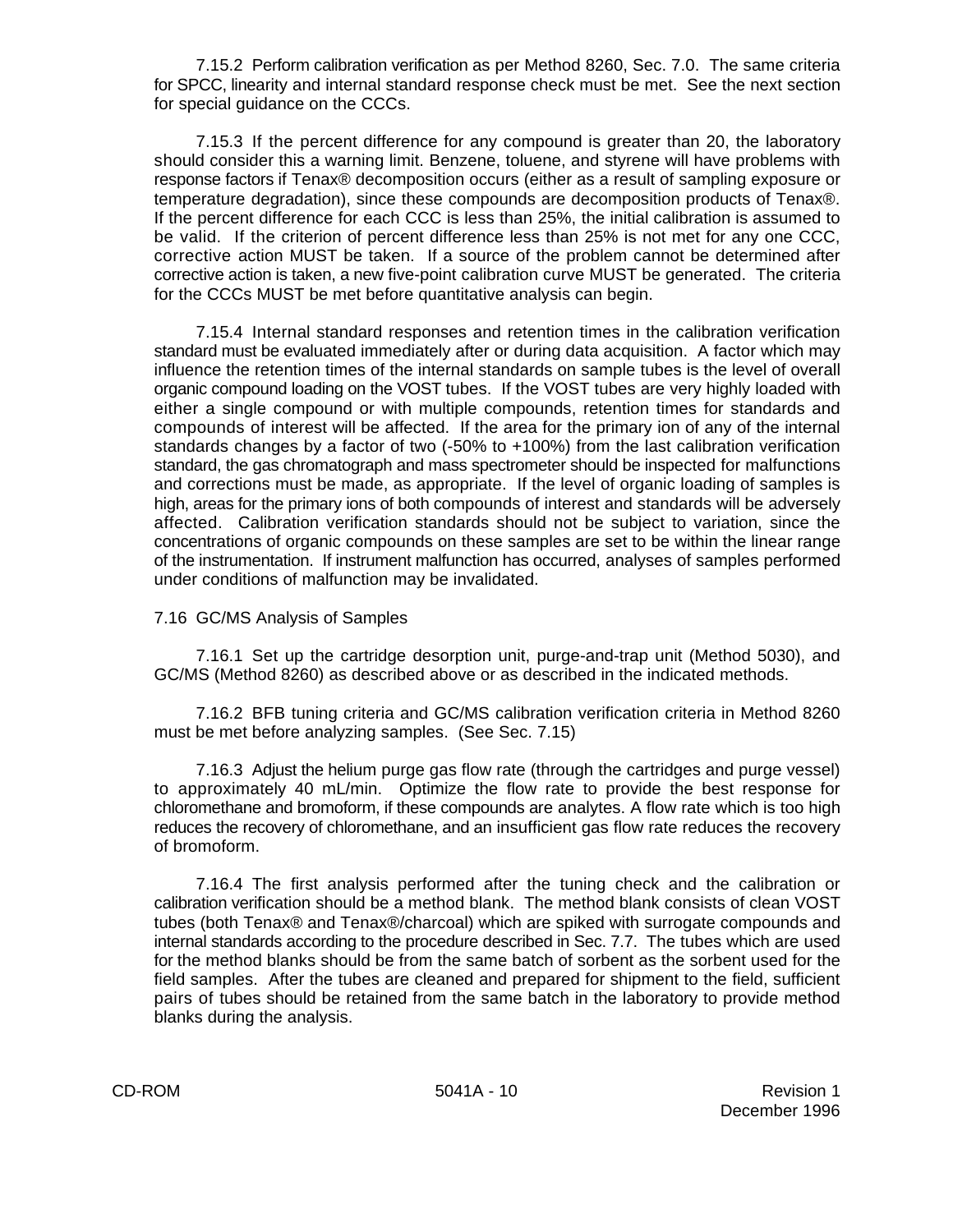7.16.5 Use organic-free reagent water as described in Chapter One for the purge vessel.

7.16.6 If the analysis of a pair of VOST tubes has a concentration of analytes that exceeds the initial calibration range, no reanalysis of desorbed VOST tubes is possible. An additional calibration point can be added to bracket the higher concentration encountered in the samples so that the calibration database encompasses six or more points. Alternatively, the data may be flagged in the report as "extrapolated beyond the upper range of the calibration."

7.16.7 The use of the secondary ions shown in Method 8260 is permissible only in the case of interference with the primary quantitation ion. Use of secondary ions to calculate compound concentration in the case of saturation of the primary ion is not an acceptable procedure, since a negative bias of an unpredictable magnitude is introduced into the quantitative data when saturation of the mass spectrum of a compound is encountered.

7.16.8 If high organic loadings, either of a single compound or of multiple compounds, are encountered, it is vital that a method blank be analyzed prior to the analysis of another sample to demonstrate that no compound carryover is occurring. If concentrations of organic compounds are sufficiently high that carryover problems are profound, extensive bakeout of the purge-and-trap unit is necessary. More extensive guidance on corrective maintenance of the purge and trap and GC/MS system are found in Sec. 7.0 of their respective methods (Method 5030 and Method 8260).

7.17 Qualitative analysis: Follow the procedure on qualitative analysis found in Sec. 7.0 of Method 8260.

7.18 Quantitative analysis: See Method 8260 for overall information on alternative approaches to quantitation.

7.18.1 Calculate the amount in ng of each identified analyte from the VOST tubes following the guidance on calculations presented in Sec. 7.0 of Method 8260.

7.18.2 The choice of methods for evaluating data collected using the VOST methodology for incinerator trial burns is a regulatory decision. Contact the local regulatory agencies to which VOST data are submitted for information on data reporting preferences.

7.18.3 The total amount of the POHCs of interest collected on a pair of traps should be summed.

7.18.4 The occurrence of high concentrations of analytes on method blank cartridges indicates possible residual contamination of sorbent cartridges prior to shipment and use at the sampling site. Data with high associated blank values must be qualified with respect to validity, and all blank data should be reported separately. No blank corrections should be made in this case. Whether or not data of this type can be applied to the determination of destruction and removal efficiency is a regulatory decision. Continued observation of high concentrations of analytes on blank sorbent cartridges indicates that procedures for cleanup and quality control for the sampling tubes are inadequate. Corrective action must be applied to tube preparation and monitoring procedures to maintain method blank concentrations below detection limits for analytes.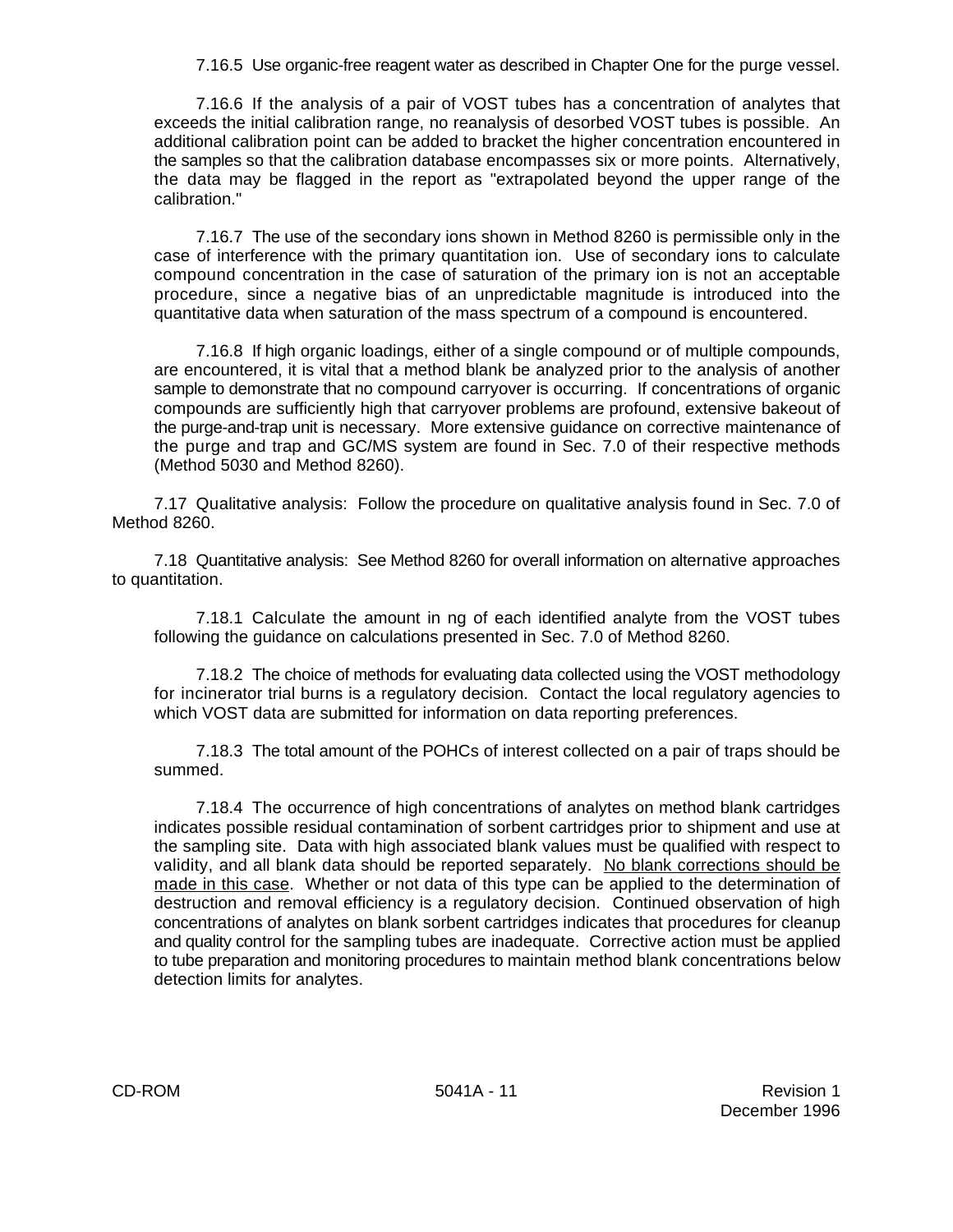7.18.5 Where applicable, an estimate of concentration for noncalibrated components in the sample may be made. Follow the guidance in Method 8260, Sec. 7.0 that covers this issue.

7.18.6 If any internal standard recoveries fall outside the control limits established in Section 8.4, data for all analytes determined for that cartridge(s) must be qualified with the observation. Report results without correction for surrogate compound recovery data. When duplicates are analyzed, report the data obtained with the sample results.

## 8.0 QUALITY CONTROL

8.1 Refer to Chapter One and Sec. 8.0 of Methods 5000 and 8000 for specific quality control procedures. Each laboratory using SW-846 methods should maintain a formal quality assurance program.

8.2 Before processing any samples, the analyst should demonstrate, through the analysis of a method blank (laboratory blank sorbent tubes, reagent water purge) that interferences from the analytical system, glassware, sorbent tube preparation, and reagents are under control. Each time a new batch of sorbent tubes is analyzed, a method blank should be processed as a safeguard against chronic laboratory contamination. Blank tubes which have been carried through all the stages of sorbent preparation and handling should be used in the analysis.

8.3 Initial Demonstration of Proficiency - Each laboratory must demonstrate initial proficiency with each sample preparation and determinative method combination it utilizes, by generating data of acceptable accuracy and precision for target analytes in a clean matrix. The laboratory should also repeat the following operations whenever new staff are trained or significant changes in instrumentation are made. See Sec. 8.0 of Methods 5000 and 8000 for information on how to accomplish this demonstration.

8.3.1 A reference sample concentrate is needed containing each analyte at a concentration of 10 mg/L in high purity methanol. The reference sample concentrate may be prepared from pure standard materials or purchased as certified solutions. If the reference sample concentrate is prepared by the laboratory, it must be prepared using stock standards prepared independently from the stock standards used for calibration.

8.3.2 Spike four pairs of cleaned, prepared VOST tubes with 10 µL of the QC check sample concentrate and analyze these spiked VOST tubes according to the method beginning in Sec. 7.0.

8.3.3 Calculate the average recovery (X) in ng and the standard deviation of the recovery (s) in ng for each analyte using the results of the four analyses.

8.3.4 The average recovery and standard deviation must fall within the expected range for determination of volatile organic compounds using the VOST analytical methodology. The expected range for recovery of volatile organic compounds using this method is 50-150%. Standard deviation will be compound dependent, but should, in general, range from 15 to 30 ng. More detailed method performance criteria must be generated from historical records in the laboratory or from interlaboratory studies coordinated by the Environmental Protection Agency. Since the additional steps of sorbent tube spiking and desorption are superimposed upon the methodology of Method 8260, direct transposition of Method 8260 criteria is questionable. If the recovery and standard deviation for all analytes meet the acceptance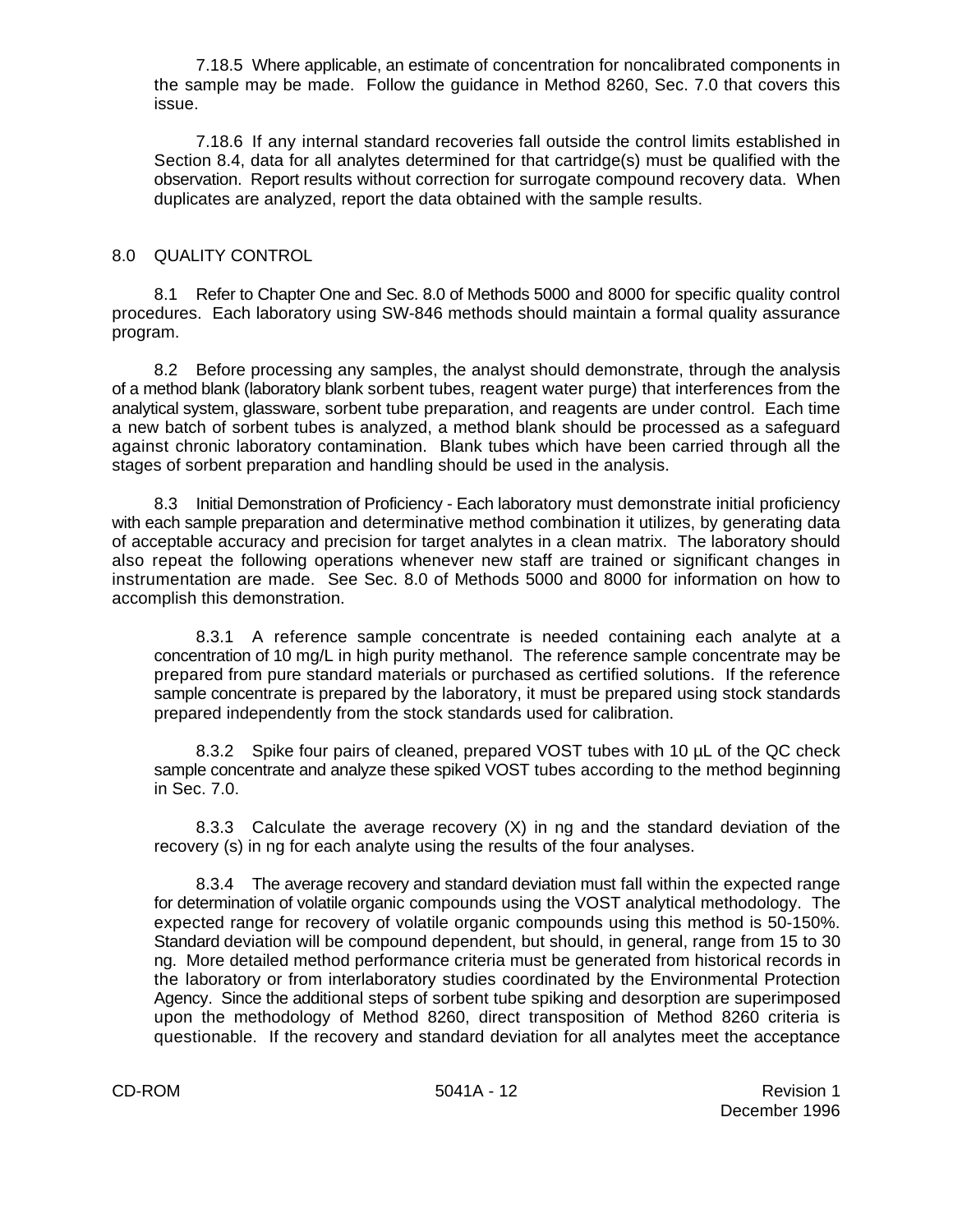criteria, the system performance is acceptable and the analysis of field samples may begin. If any individual standard deviation exceeds the precision limit or any individual recovery falls outside the range for accuracy, then the system performance is unacceptable for that analyte. See also further information on this subject found in Method 8000, Sec. 8.0.

8.4 Sample Quality Control for Preparation and Analysis - See Sec. 8.0 in Method 5000 and Method 8000 for procedures to follow to demonstrate acceptable continuing performance on each set of samples to be analyzed. This includes the method blank (Sec. 8.2), a laboratory control sample (LCS) and the addition of surrogates to each sample and QC sample.

8.4.1 The LCS is prepared by spiking reference sample concentrate (noted in Sec. 8.3) onto a clean VOST tube.

8.4.2 If surrogate recovery is not within the limits established by the laboratory, the following procedures are necessary: (1) Verify that there are no errors in calculations, preparation of surrogate spiking solutions, and preparation of internal standard spiking solutions. Also, verify that instrument performance criteria have been met. (2) Recalculate the data and/or analyze a replicate sample, if replicates are available. (3) If all instrument performance criteria are met and recovery of surrogates from spiked blank VOST tubes (analysis of a method blank) is acceptable, the problem is due to the matrix. Emissions samples may be highly acidic and may be highly loaded with target and non target organic compounds. Both of these conditions will affect the ability to recover surrogate compounds which are spiked on the field samples. The surrogate compound recovery is thus a valuable indicator of the interactions of sampled compounds with the matrix. If surrogates spiked immediately before analysis cannot be observed with acceptable recovery, the implications for target organic analytes which have been sampled in the field must be assessed very carefully. If chemical or other interactions are occurring on the exposed tubes, the failure to observe an analyte may not necessarily imply that the DRE for that analyte is high.

## 9.0 METHOD PERFORMANCE

9.1 Method detection limit (MDL) is defined in Chapter One. The MDL actually achieved in a given analysis will vary depending upon instrument sensitivity and the effects of the matrix.

9.2 The MDL concentrations for VOST analytes can be found in Sec. 9.0 of Method 8260.

## 10.0 REFERENCES

- 1. Protocol for Collection and Analysis of Volatile POHCs Using VOST. EPA/600/8-84-007, March, 1984.
- 2. Validation of the Volatile Organic Sampling Train (VOST) Protocol. Volumes I and II. EPA/600/4-86-014A, January, 1986.
- 3. U.S. EPA 40 CFR Part 136, "Guidelines Establishing Test Procedures for Analysis of Pollutants Under the Clean Water Act, Method 624," October 26, 1984.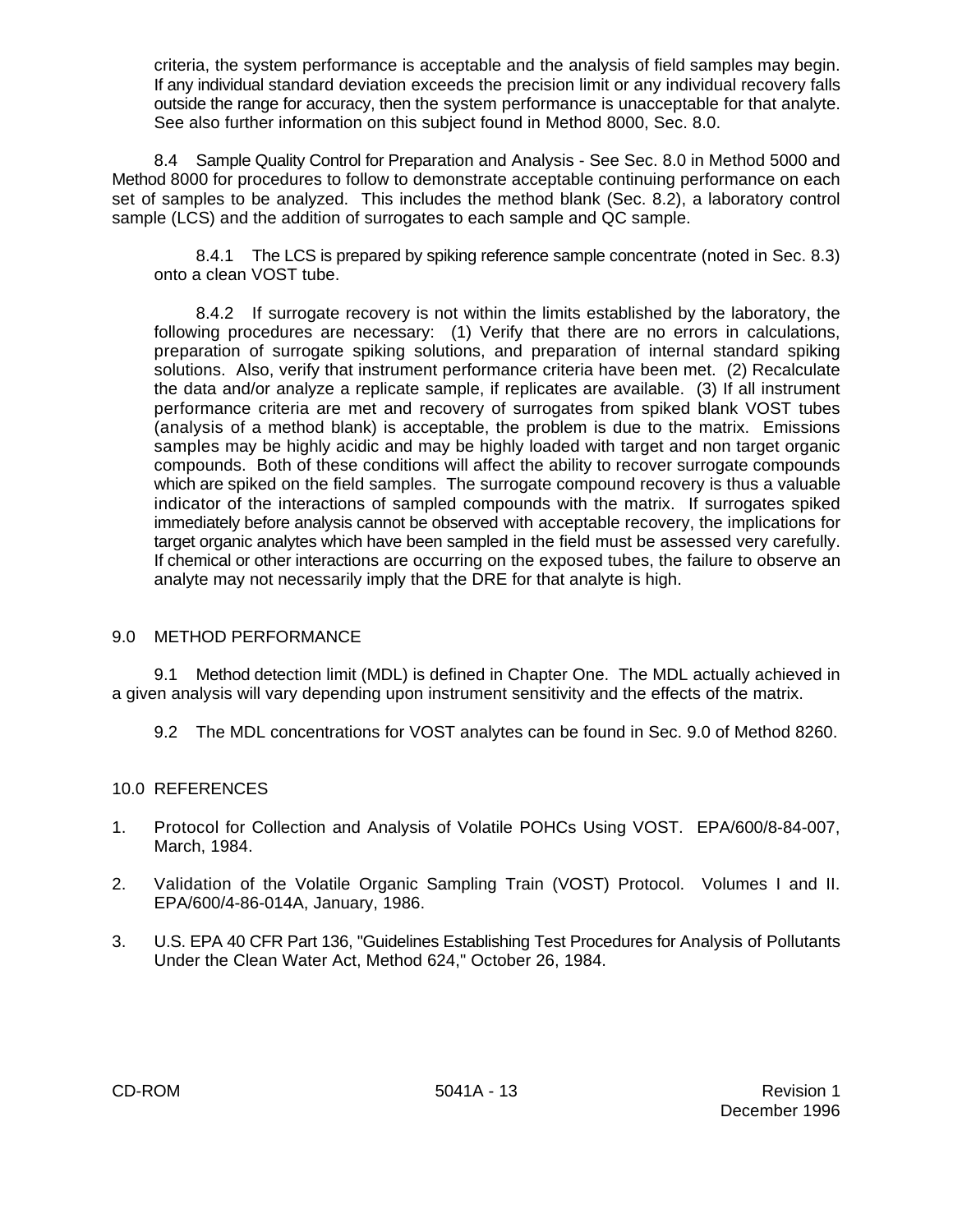- 4. Bellar, T. A., and J.J. Lichtenberg, J. Amer. Water Works Assoc., 66(12), 739-744, 1974.
- 5. Bellar, T. A., and J.J. Lichtenberg, "Semi-Automated Headspace Analysis of Drinking Waters and Industrial Waters for Purgeable Volatile Organic Compounds," in Van Hall, ed., Measurement of Organic Pollutants in Water and Wastewater, ASTM STP 686, pp 108-129, 1979.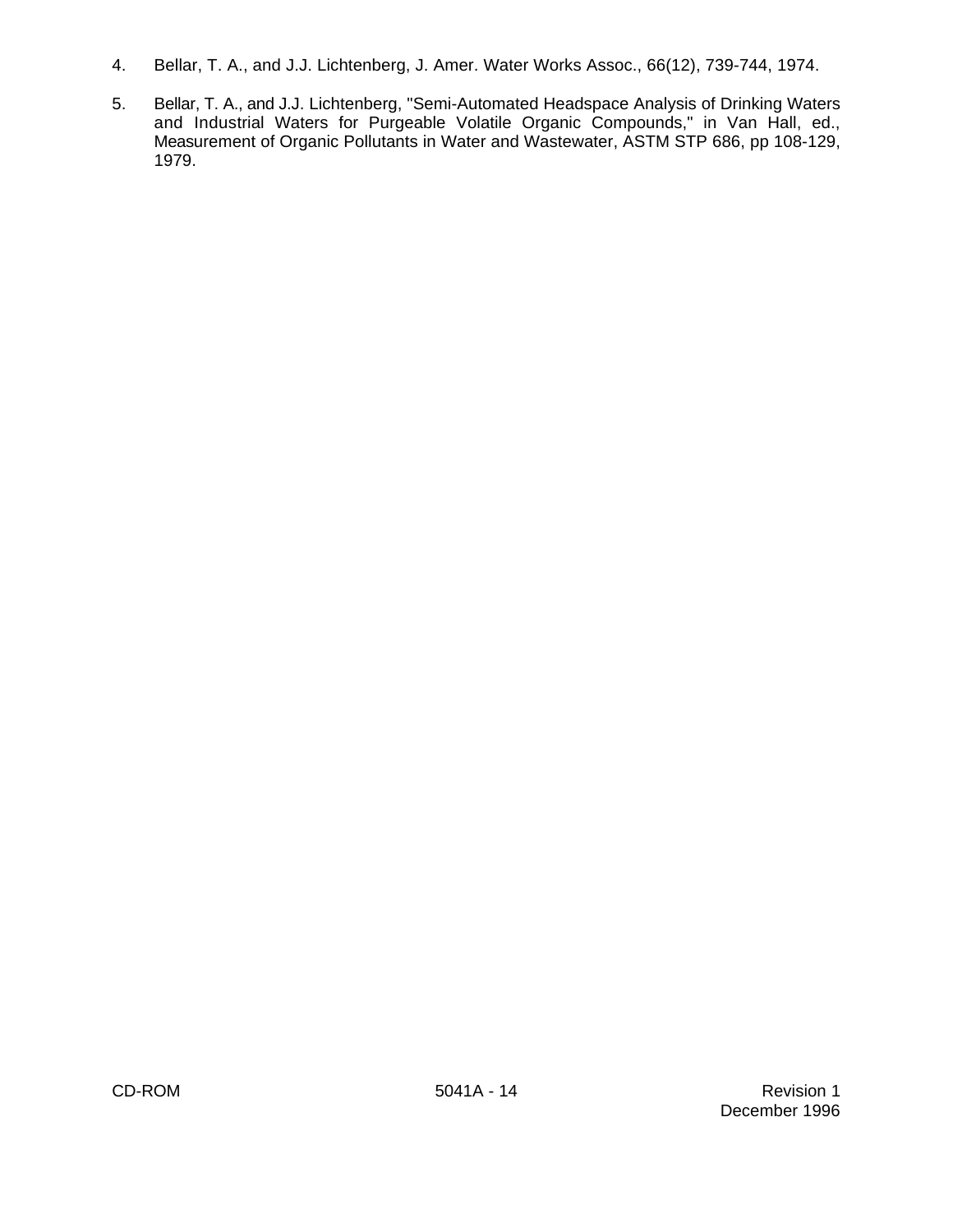## CARTRIDGE DESORPTION FLOW





CD-ROM Revision 1 December 1996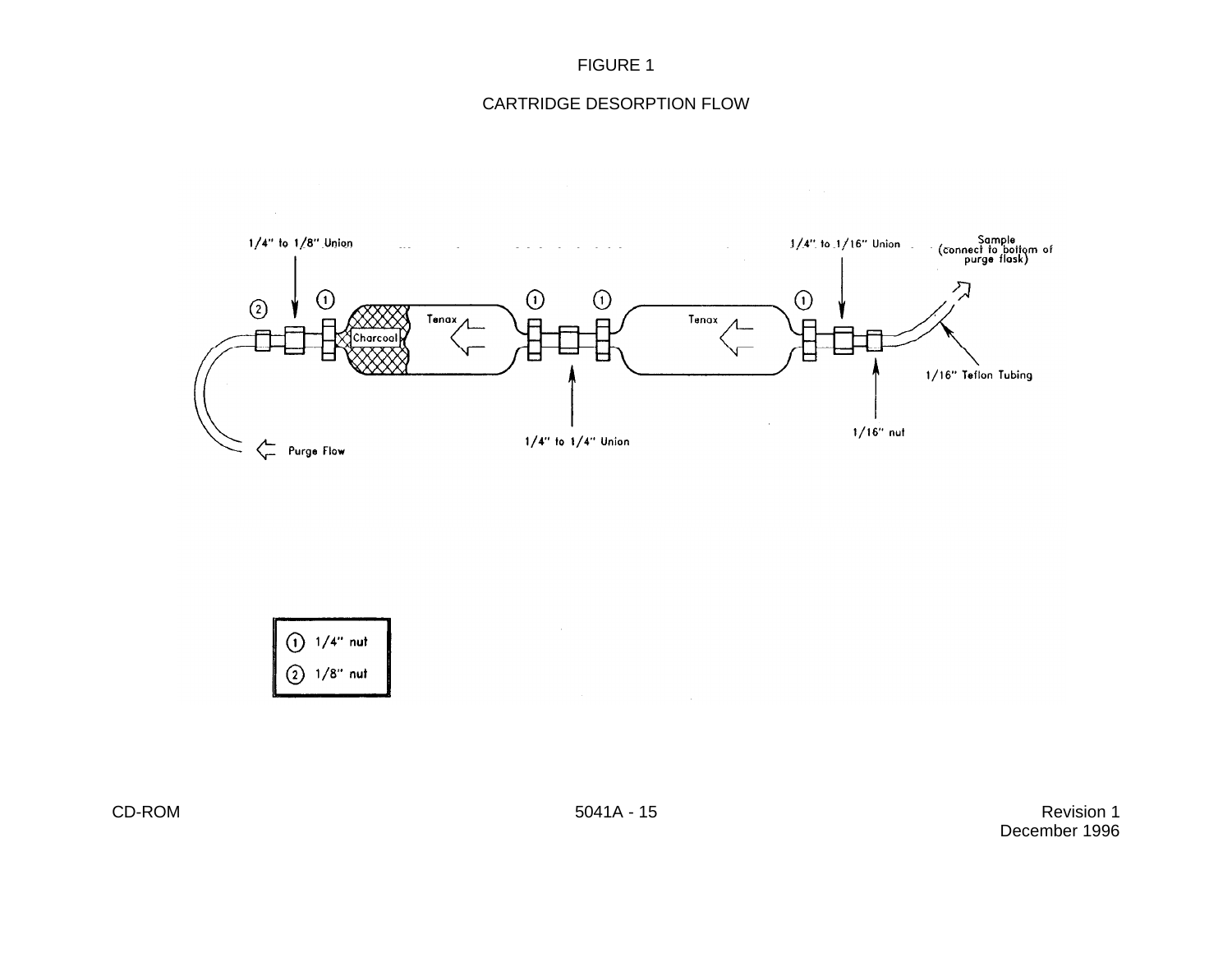CARTRIDGE DESORPTION UNIT WITH PURGE AND TRAP UNIT



CD-ROM Revision 1 December 1996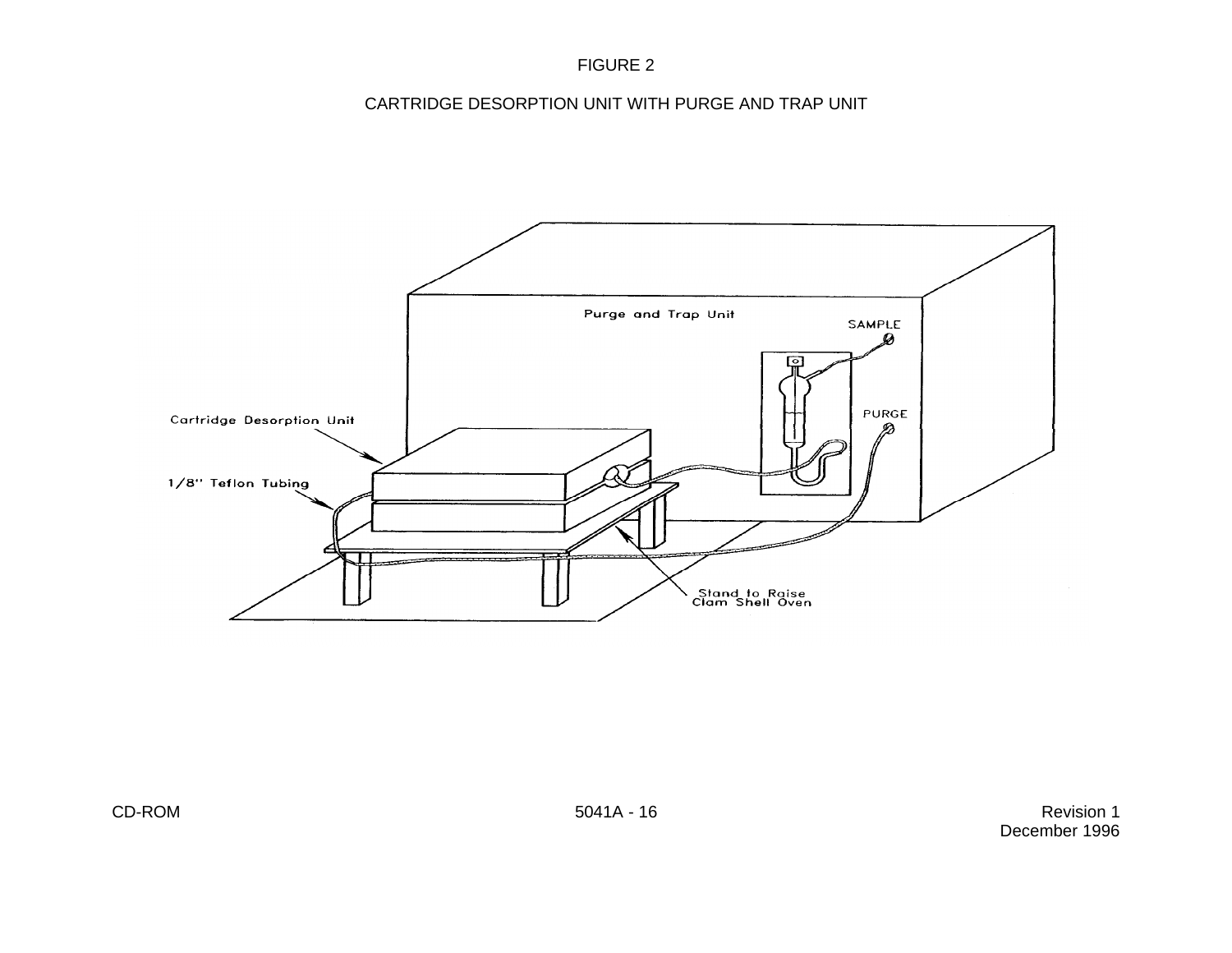## SCHEMATIC DIAGRAM OF ANALYTICAL SYSTEM

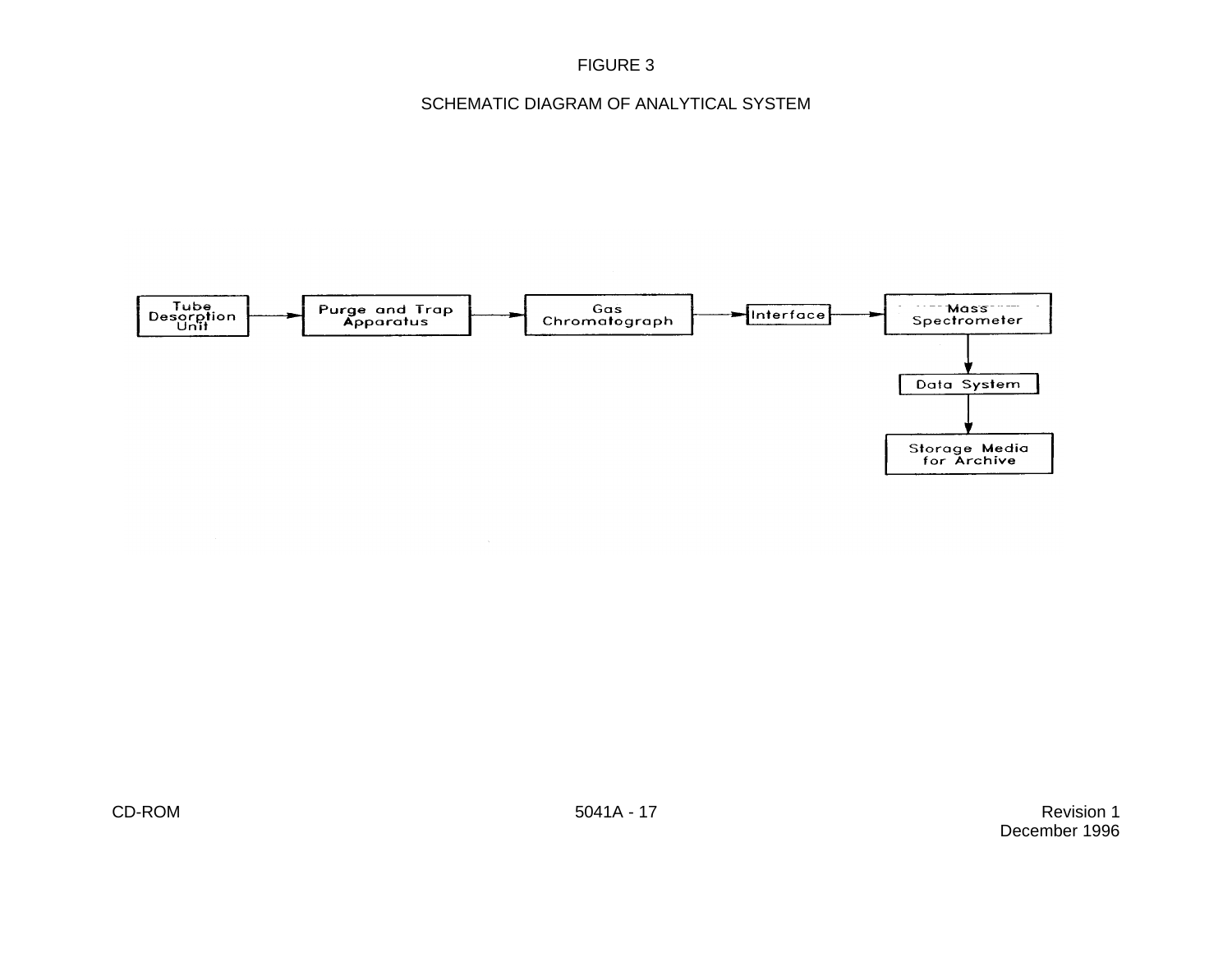

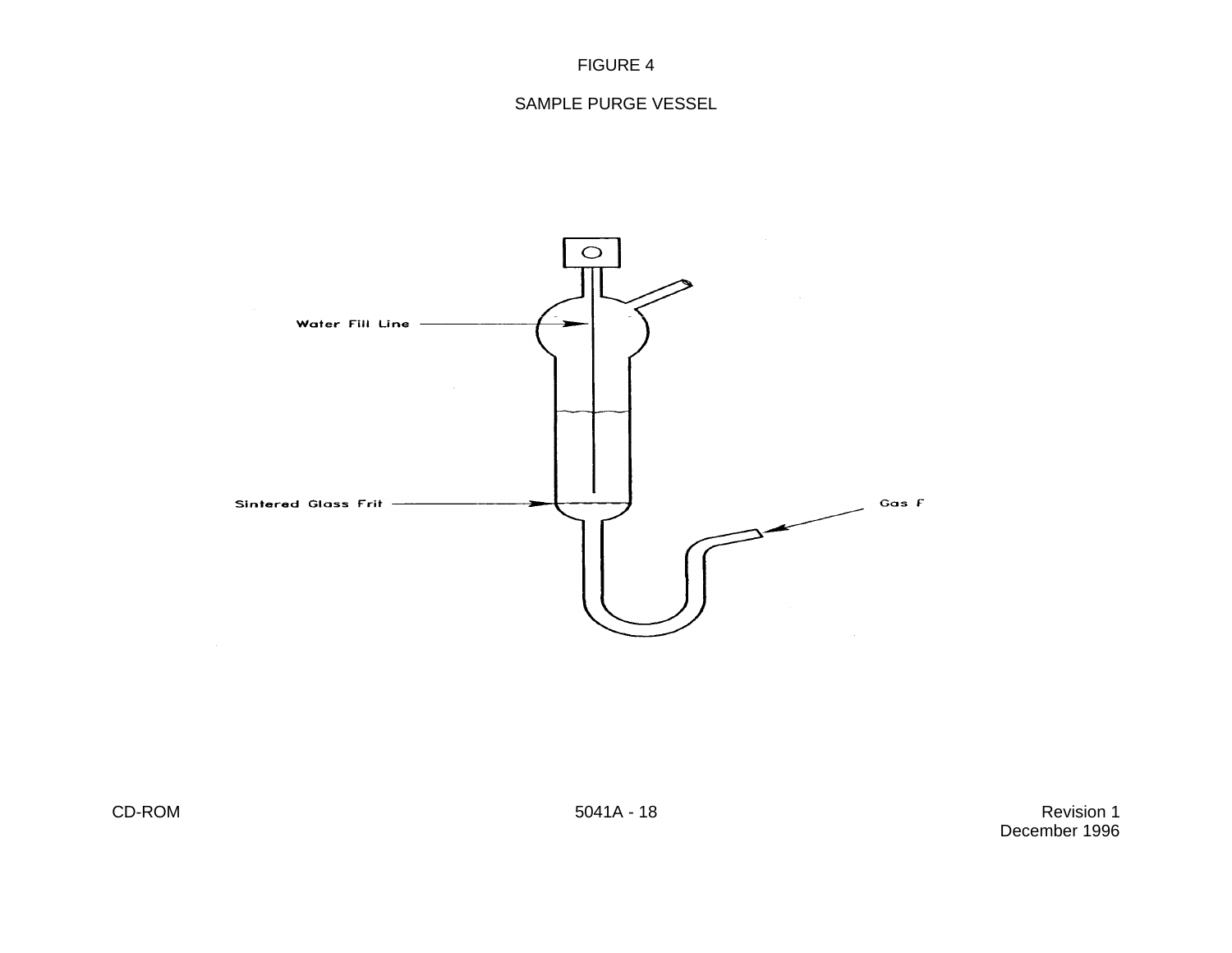SCHEMATIC OF VOLATILE ORGANIC SAMPLING TRAIN (VOST)



CD-ROM Revision 1 December 1996